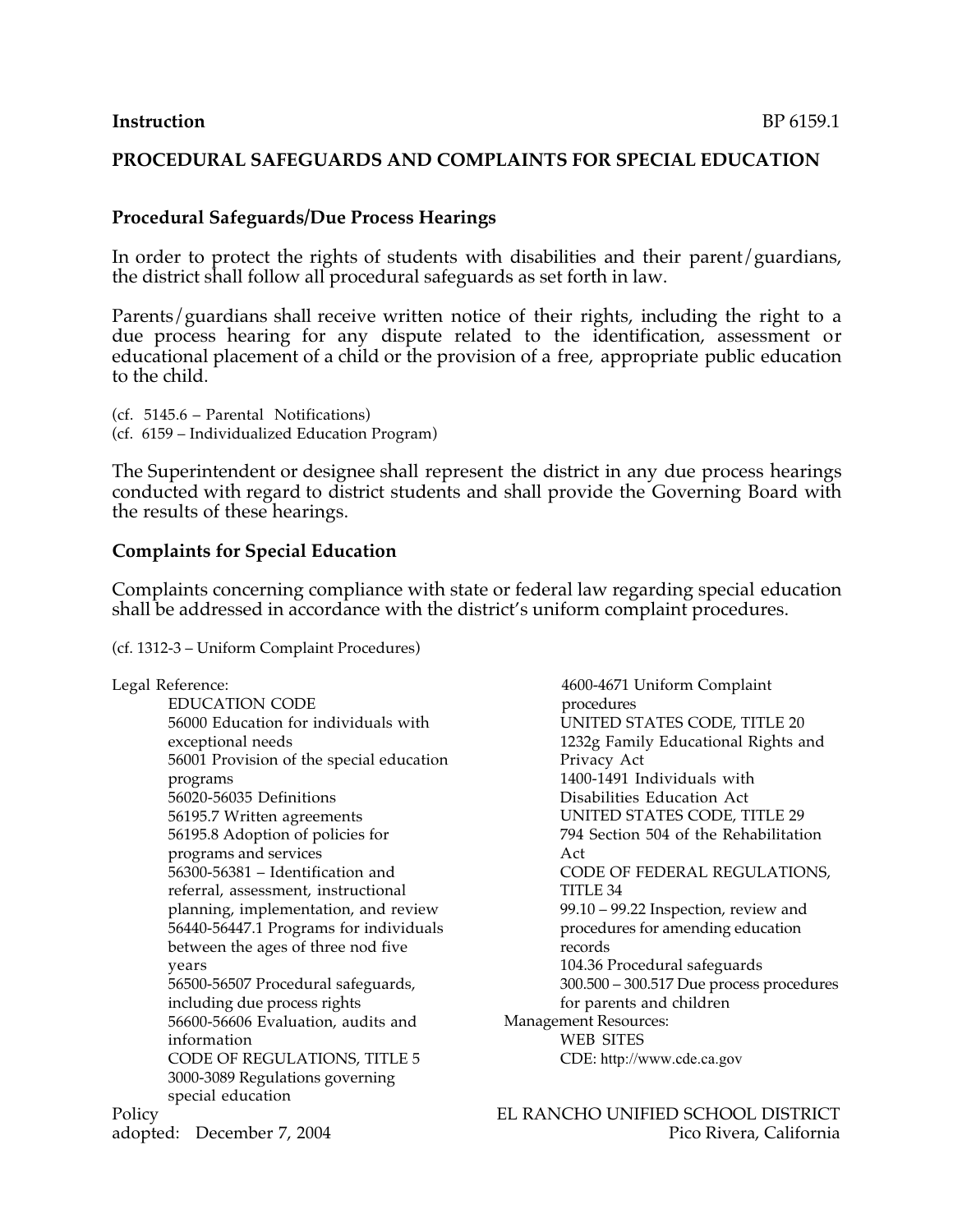### **Informal Process/Pre-Hearing Mediation Conference**

Before requesting a due process hearing, the Superintendent or designee and a parent/guardian may agree to meet informally to resolve any issue(s) relating to the identification, assessment or education and placement of the student. The Superintendent or designee shall have the authority to resolve the issue(s). Education Code 56502)

In addition, either party may file a request with the Superintendent of Public Instruction for a mediation conference to be conducted by a person under contract with the California Department of Education. Based on the mediation conference, the Based on the mediation conference, the Superintendent or designee may resolve the issue(s) in a manner that is consistent with state and federal law and is to the satisfaction of both parties. (Education Code 56500.3)

Attorneys may attend or otherwise participate only in those mediation conferences that are scheduled after the filing of a request for due process hearing. (Education Code 56500.3, 56501)

If either of these processes fails to resolve the issue(s), either party may file for a statelevel due process hearing as described below.

#### **Due Process Hearing Procedures**

A parent/guardian, the district, and/or a student who is emancipated or a ward or dependent of the court may initiate due process hearing procedures whenever: Education Code 56501)

- 1. There is a proposal to initiate or change the identification, assessment or educational placement of the student or the provision of a free, appropriate public education to the student.
- 2. There is a refusal to initiate or change the identification, assessment or educational placement of the student or the provision of a free, appropriate public education to the student.
- 3. The parent/guardian refuses to consent to an assessment of his/her child.
- 4. There is a disagreement between a parent/guardian and the district regarding the availability of a program appropriate for the student, including the question of financial responsibility, as specified in 34 CFR 300.403(b).

Parties requesting a due process hearing shall file their request with the Superintendent of Public Instruction or designated contracted agency and give a copy of the request, at the same time, to the other party. (Education Code 56502)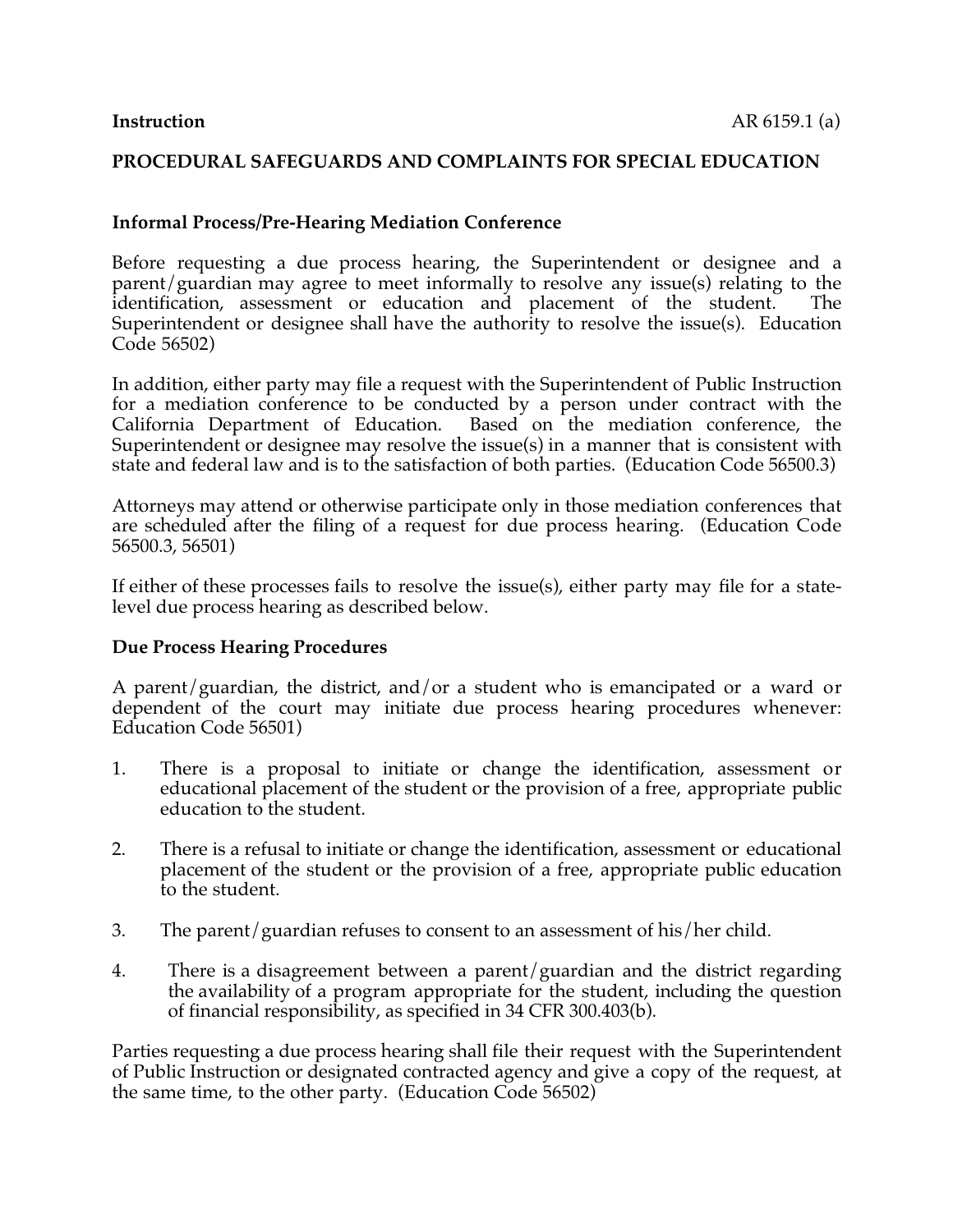Upon requesting a due process hearing, the parent/guardian or attorney representing the student shall provide notice, which shall remain confidential to the district, specifying: (20 USC 1415(b); 34 CFR 300.507)

- 1. The student's name<br>2. The student's addres
- 2. The student's address<br>3. The name of the schoo
- 3. The name of the school the student attends<br>4. A description of the nature of the student's
- 4. A description of the nature of the student's problem relating to the proposed or refused initiation or change, including facts relating to the problem.
- 5. A proposed resolution to the problem to the extent known and available to the parents/guardians at the time

At least five business days prior to a due process hearing, each party shall disclose to all other parties all evaluations completed by that date and recommendations based on the offering party's evaluations that the party intends to use at the hearing. (20USC 1415(f))

### **Due Process Hearing Rights**

Due processing hearing rights include: (34 CFR 300.509; Education Code 56501, 56505, 56506, 5 CCR 3082)

- 1. The right to a mediation conference pursuant to Education Code 56500.3.
- 2. The right to request a mediation conference at any point during the hearing process.

The mediation process shall not be used to deny or delay a parent/guardian's right to a due process hearing or to deny any other rights afforded under the Individuals with Disabilities Education Act.

3. The right to examine student records and receive copies within five days of request.

(cf. 5125 – Student Records)

- 4. The right to a fair and impartial administrative hearing at the state level before a person knowledgeable and under contract in accordance with law.
- 5. The right to have the student who is the subject of the state hearing present at the hearing.
- 6. The right to open the state hearing to the public.
- 7. The right to call witnesses, including adverse witnesses, and to cross-examine witnesses.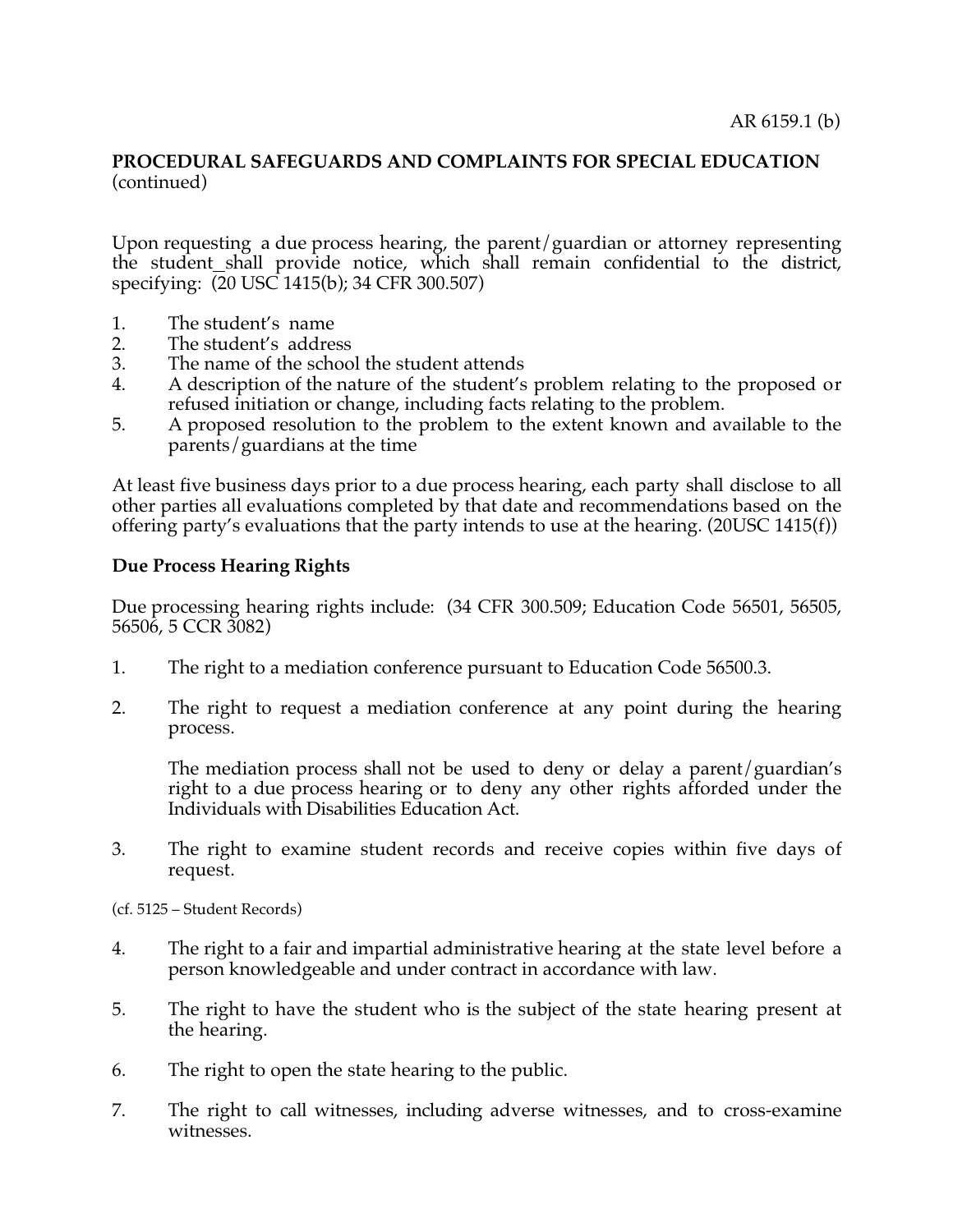- 8. The right to compel the attendance of witnesses, including the right to issue subpoenas.
- 9. The right to have witnesses excluded from the hearing.
- 10. Because hearings are conducted in English, the right to an interpreter, when the primary language of a party to a hearing is other than English, or other mode of communication.
- 11. At the hearing, the right to be accompanied and advised by counsel and by individuals with special knowledge or training with respect to the problems of children with disabilities.
- 12. If the hearing officer conducts all or part of a hearing by electronic means, the right of each participant in the hearing to participate in and hear the entire proceeding while it is taking place and to observe exhibits.
- 13. The right to written, or at the option of the parent, guardian, electronic findings of facts and decisions.

The district shall provide this record and findings of fact to the parent/guardian at no cost.

14. The right to be informed by the other parties to the hearing, at least 10 days prior to the hearing, as to what those parties believe are the issues to be decided at the hearing and their proposed resolution of the issues.

Parents/guardians or emancipated students have the following additional due process rights: (Education Code 56506, 5CCR 3082)

- 1. The right to receive written notice of parent/guardian rights pursuant to Education Code 56506.
- 2. The right to initiate referral of a child for special education pursuant to Education Code 56303.
- 3. The right to obtain an independent educational assessment pursuant to Education Code 56329.
- 4. The right to participate in the development of the individualized education program (IEP) and be informed of the availability under state and federal law of free and appropriate public education and of all available alternative programs, both public and nonpublic.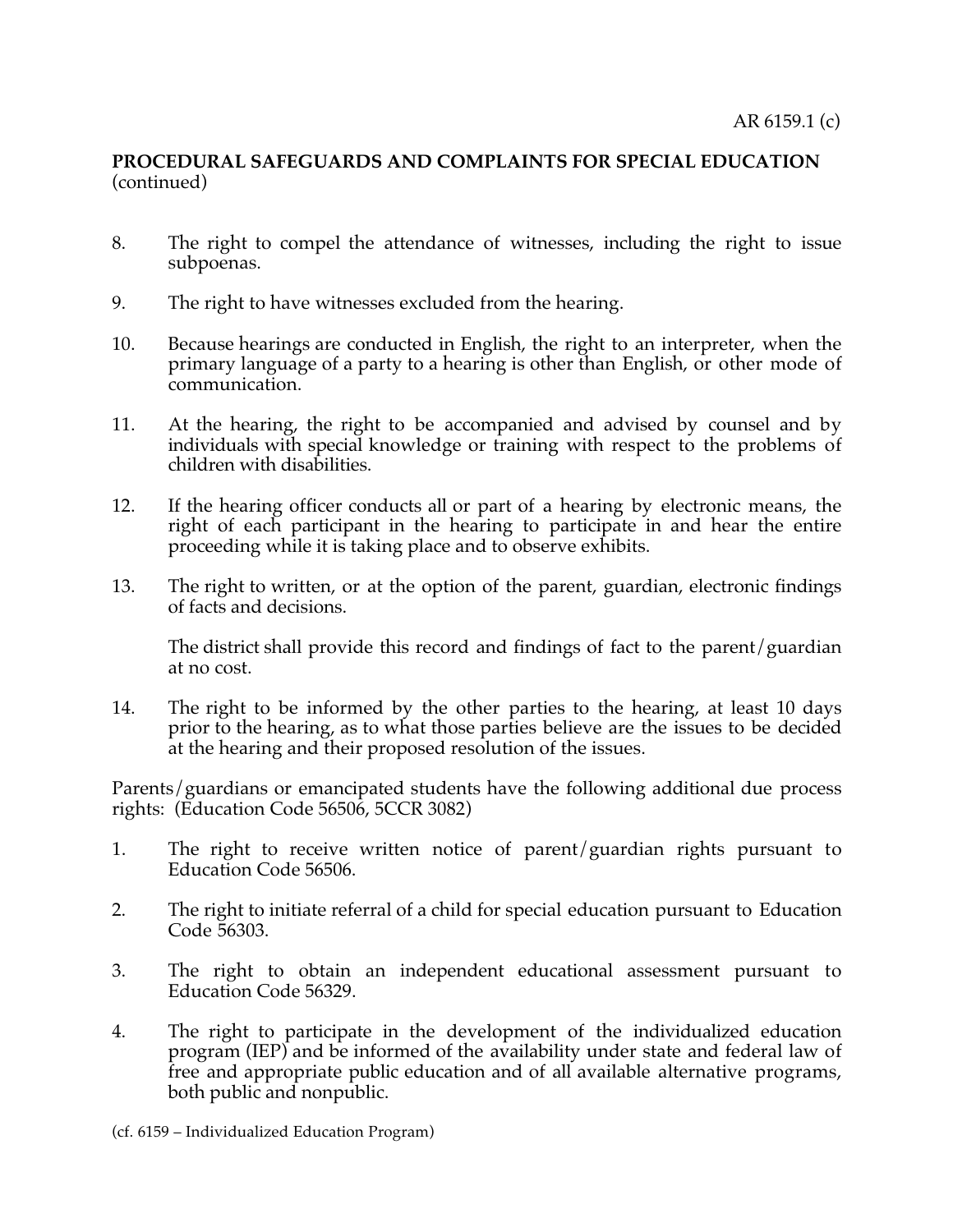5. The right to provide written parental consent pursuant to Education Code 56321 before any assessment of the student is conducted unless the district or Special Education Local Plan Area prevails in a due process hearing relating to such assessment.

Informed parent consent need not be obtained in the case of a reassessment of the student if the district can demonstrate that reasonable measures have been taken to obtain consent and that the student's parent/guardian has failed to respond.

- 6. The right to provide written parental consent pursuant to Education Code 56321 before the student is placed in a special education program.
- 7. The right to determine whether the due process hearing will be open or closed to the public.

# **Prior Written Notice**

The Superintendent or designee shall send to parents/guardians of a student with a disability, a prior written notice within a reasonable time before: (Education Code 56500.4, 56500.5, 20 USC 1415(c); 34 CFR 300.503)

- 1. The district initially refers the student for assessment.
- 2. The district proposes to initiate or change the student's identification, evaluation, educational placement or the provision of a free, appropriate public education.
- 3. The district refuses to initiate or change the identification, evaluation or educational placement of the student or the provision of a free and appropriate public education.
- 4. The student graduates from high school with a regular diploma

This notice shall include: (20 USC 1415(C); 34 cfr 300.503)

- 1. A description of the action proposed or refused by the district.<br>2. An explanation as to why the district proposes or refuses to take
- An explanation as to why the district proposes or refuses to take action.
- 3. A description of any other options that the district considered and why those options were rejected.
- 4. A description of each evaluation procedure, test, record or report the district used as a basis for the proposed or refused action.
- 5. A description of any other factors that are relevant to the district's proposal or refusal.
- 6. A statement that the parent/guardians of the student have protection under procedural safeguards and, if this notice is not an initial referral for evaluation, the means by which a copy of the description of procedural safeguards can be obtained.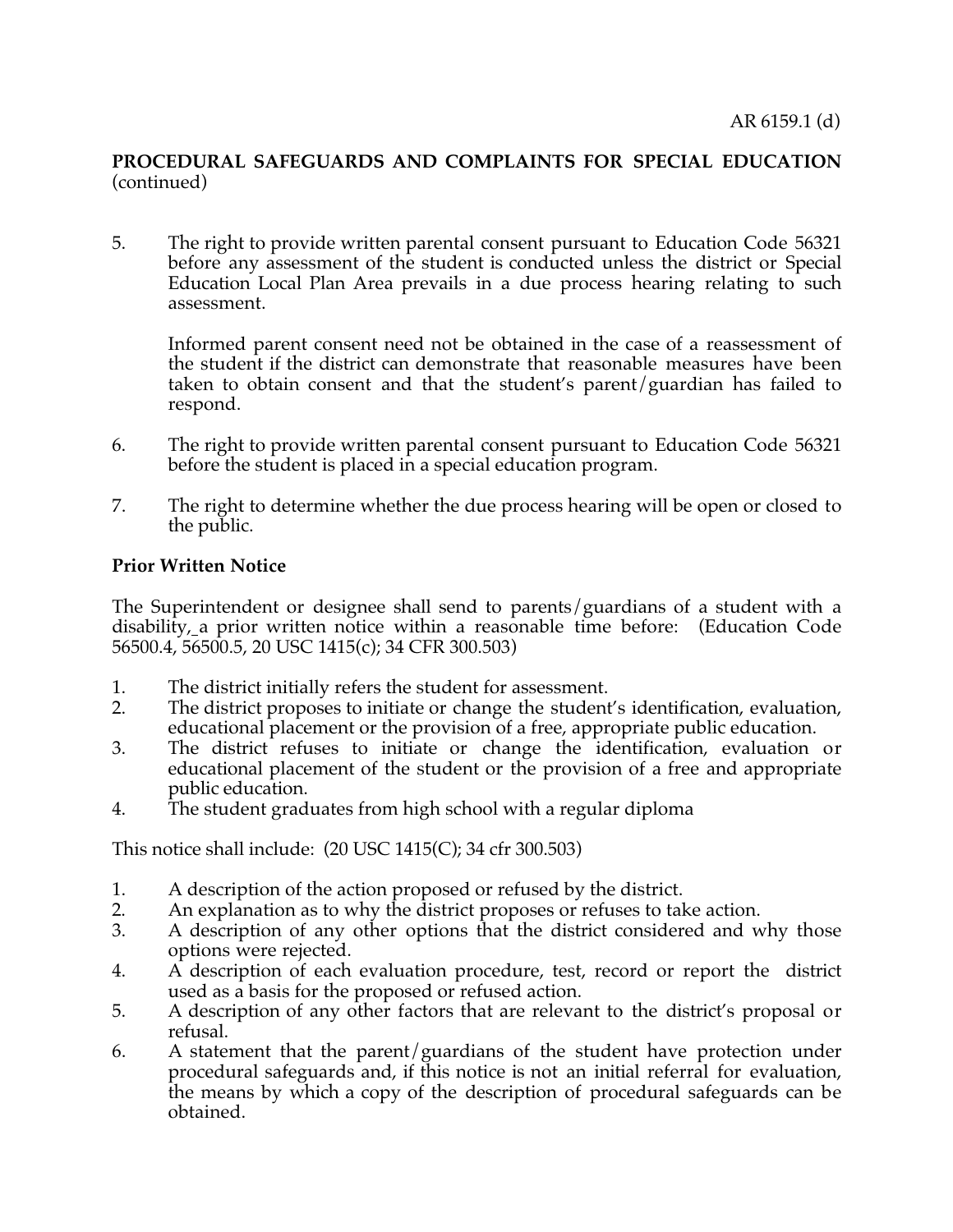- 7. Sources for parents/guardians to obtain assistance in understanding these provisions.
- (cf. 5145.6 Parental Notifications)

Students with disabilities and their parents/guardians shall be provided written notice of their rights in language easily understood by the general public and in the primary language of the parent/guardian or other mode of communication used by the parent/guardian, unless to do so is clearly not feasible. The notice shall include, but not be limited to, those rights prescribed by Education Code 56341. (Education Code 56341, 56506; 34CFR 300.503)

If the native language or other mode of communication of the parent/guardian is not a written language, the district shall take steps to ensure that: (34 CFR 300.503)

- 1. The notice is translated orally or by other means to the parent/guardian in his/her native language or other mode of communication.
- 2. The parent/guardian understands the contents of the notice.
- 3. There is written evidence that items #1 and #2 have been satisfied.

#### **Procedural Safeguards Notice**

A procedural safeguards notice shall be made available to parents/guardians of students with a disability upon: (Education Code 56301, 20 USC 1415(d)

- 1. Initial referral for evaluation
- 2. Each notification of an IEP meeting
- 3. Revaluation of the student.
- 4. Registration of a complaint.
- 5. Filing for a prehearing mediation conference or a due process hearing.

This notice shall include information on the procedures for requesting an informal meeting, prehearing mediation conference, mediation conference, or due process hearing; the timelines for completing each process; whether the process is optional; the type of representative who may be invited to participate; and the right of the parent/guardian and/or the district to electronically record the proceeding of IEP meetings in accordance with Education Code 56341. A copy of this notice shall be attached to the student's assessment plan and referred to at each IEP meeting. (Education Code 56321, 56321.5)